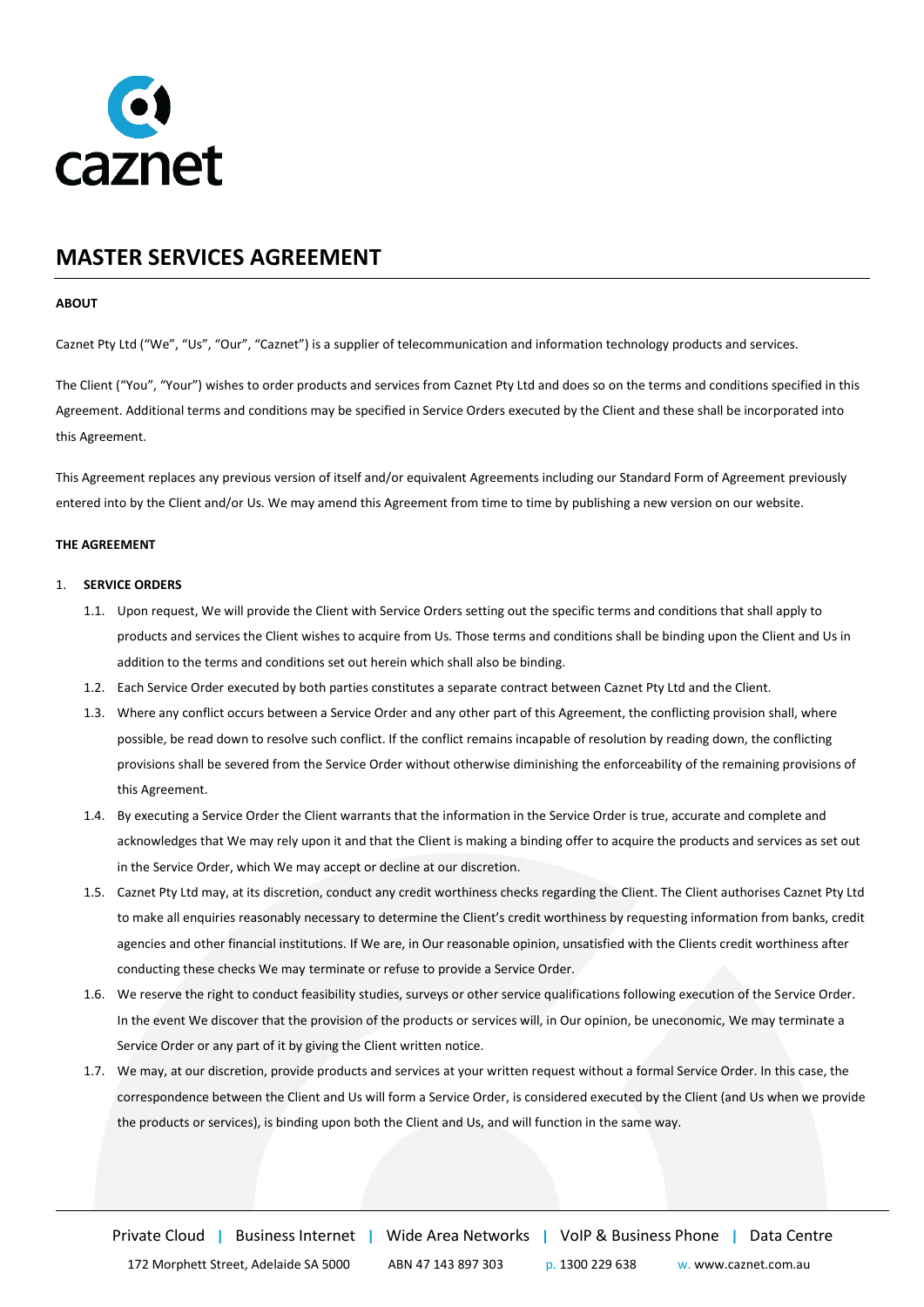# 2. **SUPPLY OF PRODUCTS AND SERVICES**

- 2.1. Caznet Pty Ltd will make available to the Client the products and services as specified in the Service Order on the terms and conditions specified in this Agreement and any documents incorporated into this Agreement and the Service Order by reference upon execution of the Service Order.
- 2.2. If the Service Order specifies a Contract Term or Minimum Term ("Term"), the Client agrees to acquire the products and services specified in the Service Order for at least that length of time and acknowledges that the total amount payable pursuant to the Agreement becomes a debt payable to Caznet Pty Ltd at the time the Service Order is executed which may be paid in equal monthly instalments throughout the Term. If no Minimum Term or Contract Term is specified on the Service Order, the Term is 36 months.
- 2.3. The Term begins on the date that We consider the product or service as ready for the Client to use.
- 2.4. The services will be subject to the service levels specified in the relevant Service Orders. The Clients sole remedy for breach of the service levels shall be the rebates specified or referred to in the Service Order. If no service levels are explicitly specified in the Service Order, none apply.
- 2.5. The Client agrees and acknowledges that if Caznet Pty Ltd acquires products or services from a third party carrier (as defined under the Telecommunications Act 1997 (Cth)), the Client will comply with all reasonable directions of Caznet Pty Ltd as is necessary for Us to comply with Our obligations under any agreement with that carrier.

## **3. OBSOLETE PRODUCTS AND SERVICES**

3.1. We regularly change the products, services and pricing that we offer to our Clients. When any applicable Term expires, we may (although we are not obliged to do so) continue to provide a product or service to you in accordance with the same Service Order that applied during the Term, even where we no longer offer that product, service or pricing to new Clients.

#### 4. **PAYMENT AND PAYMENT TERMS**

- 4.1. The Charges for each product or service will apply on and from the start of the Term and it is the Clients responsibility to ensure it is fully ready to accept delivery of the products and services on that date.
- 4.2. The Client agrees to pay the Charges at the rate and in the manner specified in the Service Orders.
- 4.3. All fixed price and recurring fee products and services must be paid for in advanced. Any usage-based charges must be paid for in arrears.
- 4.4. Unless otherwise agreed, all Charges must be paid within 14 days of Caznet Pty Ltd issuing an invoice to the Client. The Client is not entitled to offset any amounts payable whether under any other agreement, counterclaim or otherwise.
- 4.5. If the Client disputes the whole or any portion of the amount claimed in an invoice submitted by Caznet Pty Ltd, the Client must pay the undisputed amount by the due date and notify Us in writing (within 28 days of the receipt of the invoice) of the reasons for disputing the amount. No amounts can be disputed by the Client more than 28 days after an invoice is issued.
- 4.6. The Charge are exclusive of taxes, duties and charges imposed or levied in Australia by a competent government body in connection with the supply of the products and services. The Client is liable for any new taxes, duties or charges imposed by those government bodies subsequent to the date of this Agreement and the Service Order in respect of the products or services.
- 4.7. The Client is responsible for payment of all usage of the products and services (including but not limited to Internet and Network bandwidth, compute, storage and other resources) as determined by Us based on Our monitoring irrespective of if that usage was authorised by the Client.
- 4.8. Without limitation to any other rights or remedies of Caznet Pty Ltd, if the Client fails to pay any amount payable by it under this Agreement by the due date shown on the invoice, We shall be entitled, but not obliged, to:
	- 4.8.1. Suspend the provision of Services upon giving the customer 7 days written notice; and/or
	- 4.8.2. terminate this Agreement; and/or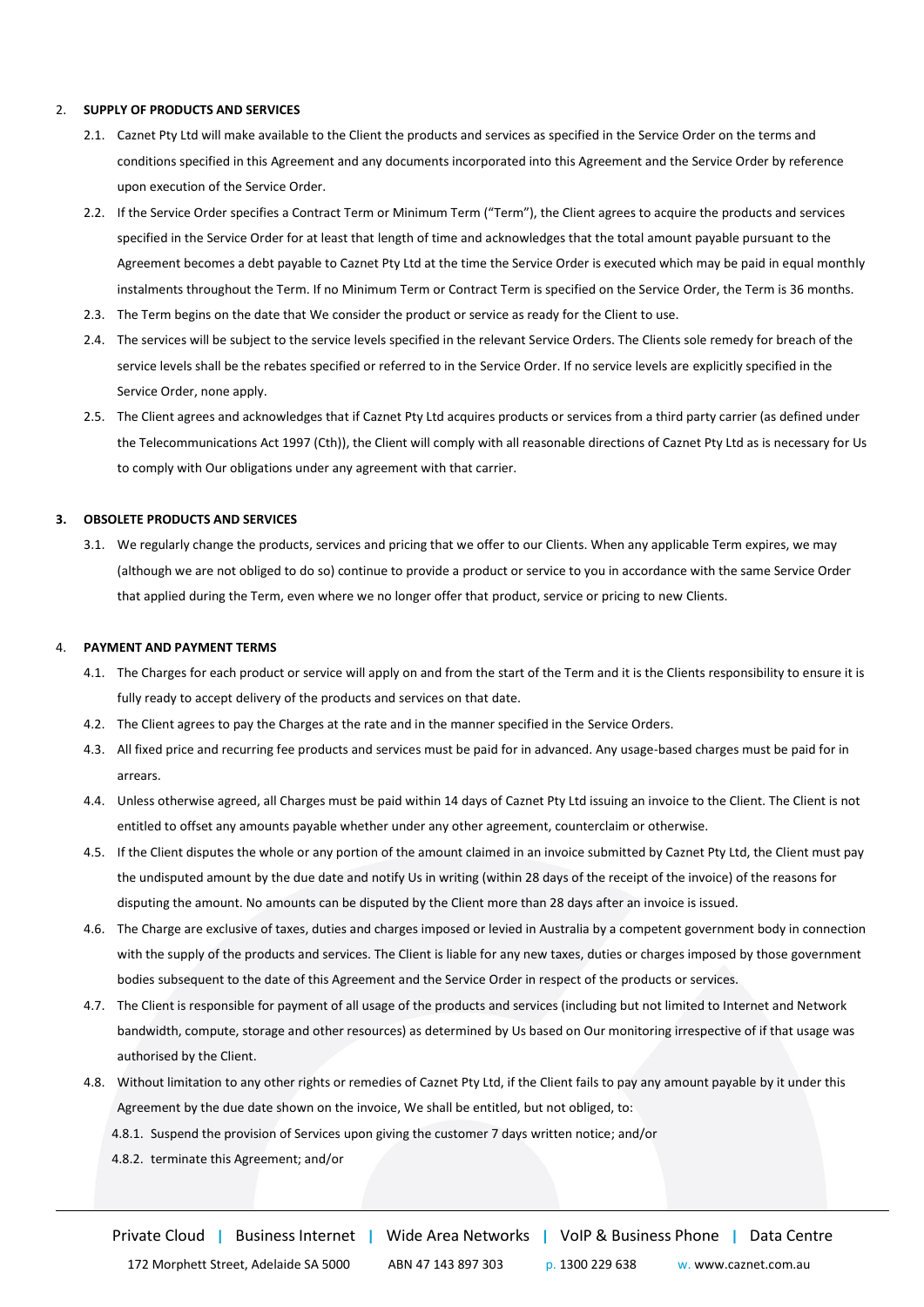- 4.8.3. charge the Client interest on the overdue amount from 21 days after the due date up to the date of actual payment, after as well as before judgement, at the rate of 5% per annum; and/or
- 4.8.4. refer the Client to a debt collection agency and list the Client with a credit reference agency; and/or
- 4.8.5. charge a delinquency fee of up to 10% of the unpaid amount or \$220.00, whichever is the lesser amount.

## 5. **ACCESS**

5.1. The Client shall provide Caznet Pty Ltd and its suppliers, contractors, agents and employees with full, safe and uninterrupted access to the Client's premises (including via remote access) as may reasonably be required for the purpose of installing and maintaining the products and services. The premises must be safe and comply with all occupational health and safety laws.

#### 6. **PUBLICITY**

6.1. We may publish or refer to the Client as a customer of Caznet Pty Ltd in any press release, marketing, sales or financial material or reports. We may identify You by use of trading names, legal names, commonly known names and logos.

# 7. **END USERS**

- 7.1. End Users are individuals or entities that are authorised by You or able, as a result of Your action or inaction, to use the products and services and may include, but are not limited to, Your employees, consultants, contractors, agents and third parties with which You transact business or offer the products and services to.
- 7.2. You are solely responsible for Your End Users and their use of the products and services.

#### 8. **INSURANCE**

- 8.1. Caznet Pty Ltd and any contractors or sub-contractors working on behalf of Caznet Pty Ltd will take out and maintain all insurance policies relevant to Our business in relation to the products and services.
- 8.2. The Client will take out and maintain all insurance policies relevant to its use of the products and services.

#### 9. **CONFIDENTIALITY**

- 9.1. A party to this Agreement will not, without prior written approval of the other party, disclose the other party's Confidential Information.
- 9.2. A party will not be in breach of 9.1 in circumstances where it is legally compelled to disclose the other party's Confidential Information.
- 9.3. Each party will take all reasonable steps to ensure that its employees, consultants, contractors, subcontractors and agents engaged for the purposes of this Agreement do not make public or disclose the other party's Confidential Information.

# 10. **RIGHTS NOT TO BE ASSIGNED**

10.1. No party to this Agreement will assign, novate or otherwise transfer all nor any part of its rights or obligations under this Agreement without the prior written consent of the other party.

## 11. **LIABILITY AND INDEMNITY**

11.1. No party to this Agreement shall be liable to any other party for indirect or consequential loss or damages (including but not limited to loss of business profits, business interruption, loss of business information, data, goodwill or other non-pecuniary loss) arising out of or in connection with this Agreement or the provision of the Services, whether arising from negligence, breach of contract or otherwise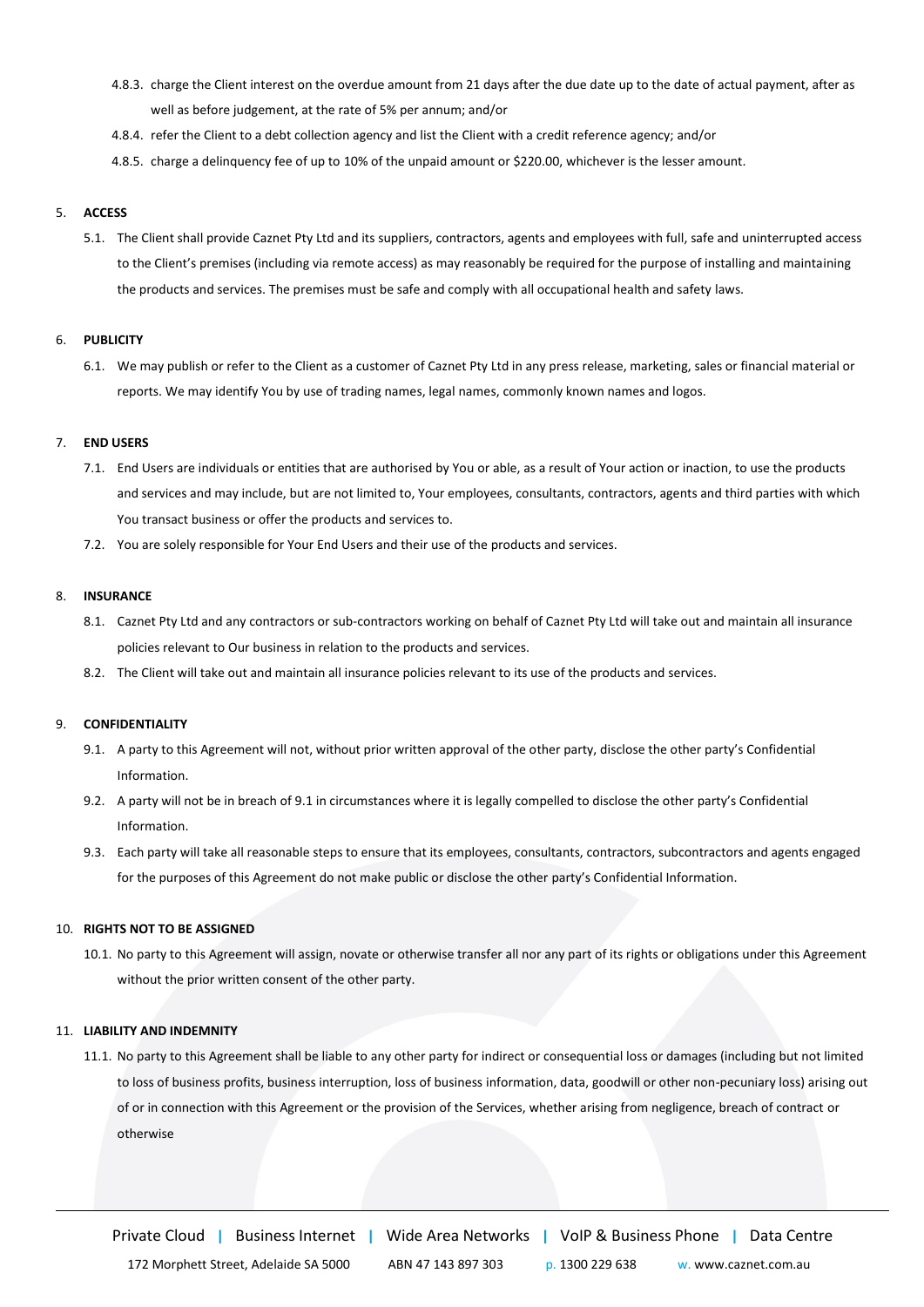- 11.2. You indemnify Caznet Pty Ltd against any claim, demand, suit, loss, proceedings and disbursements made against Us by a third party relating to Your use of the products and services and You shall indemnify Us for any damages, fees, costs, disbursements awarded against Us as a result of any Claim. This indemnity is a continuing indemnity and shall not be terminated in any event including but not limited to termination or expiry of this Agreement.
- 11.3. No action, regardless of form, arising out of any alleged breach of this Agreement or obligation may be brought by any party to this agreement more than twelve months after the cause of action has occurred.

## 12. **TERMINATION AND EXPIRY**

- 12.1. Upon expiry of this Agreement, it shall automatically renew (and all current Service Orders shall be renewed) for successive periods of 30 days until either party to the Agreement gives 30 days' notice that it wishes to terminate this Agreement.
- 12.2. The Client may terminate this Agreement during the Term if Caznet Pty Ltd is in material breach of its obligations herein or is unable to provide the Services due to a Force Majeure Event, for a period of more than 30 days.
- 12.3. Without limiting any other clause in this Agreement, Caznet Pty Ltd may terminate this Agreement immediately by notice during the Term if:
	- 12.3.1.the Client is in breach of any term of this Agreement and such breach is not remedied within 30 days of the Client being notified of the breach;
	- 12.3.2.the Client or its End Users remain in breach of acceptable use policies or other policies of Caznet Pty Ltd provided by Us from time to time after 30 days of notification of the breach;
	- 12.3.3.the Client suffers or threatens to suffer an Insolvency Event;
	- 12.3.4.the Client, being a partnership, dissolves or threatens to dissolve or is in jeopardy of dissolving;
	- 12.3.5.the Client, being a natural person, dies;
	- 12.3.6.the Client or its End Users fails to obtain or renew or are in breach of (as the case may be) any law, regulation, license or directive of any competent authority relevant to its use of the products or services;
	- 12.3.7.the Client ceases or threatens to cease conducting business;
	- 12.3.8.if a supplier of products and services to Caznet Pty Ltd suspends, cancels, terminates or does not renew its supply of products or services to Us (through no fault of Ours), and as a result, impairs or prevents Us from delivering the products and services;
	- 12.3.9.a Force Majeure Event occurs for more than 30 days;
- 12.4. If Caznet Pty Ltd terminates this agreement pursuant to 12.3, We may in addition to terminating the Agreement:
	- 12.4.1.retain all or a portion of any amounts paid to cover any unpaid Charges;
	- 12.4.2.charge a reasonable sum for any work performed that has not yet been Charged;
	- 12.4.3.be discharged from any further obligations under this Agreement;
	- 12.4.4.be entitled to payment of all and any monies owing by the Client under this Agreement;
	- 12.4.5.be entitled to the return of any equipment provided to the Client to provide the products and services;
	- 12.4.6.repossess and/or resell any products or services in respect of which the Client has not paid Us for in full;
	- 12.4.7.pursue any additional or alternative remedies provided by law or equity;
- 12.5. If this Agreement is terminated before the expiry of the Term We may charge a cancellation fee calculated by multiplying the number of months remaining in the Term by the average fixed charges. The parties agree that this is not a penalty but an accurate estimate of the loss and damage that We will suffer as a result of the early termination of this Agreement for which the Client is liable.
- 12.6. The Client acknowledges that Caznet Pty Ltd may obtain products and services from third parties in order to provide the products and services specified in the Service Order. The Client further acknowledges that We will suffer loss and damages which We will hold the Client liable for if the Client wishes to vary or cancel the products and/or services specified in the Service Order during the Term.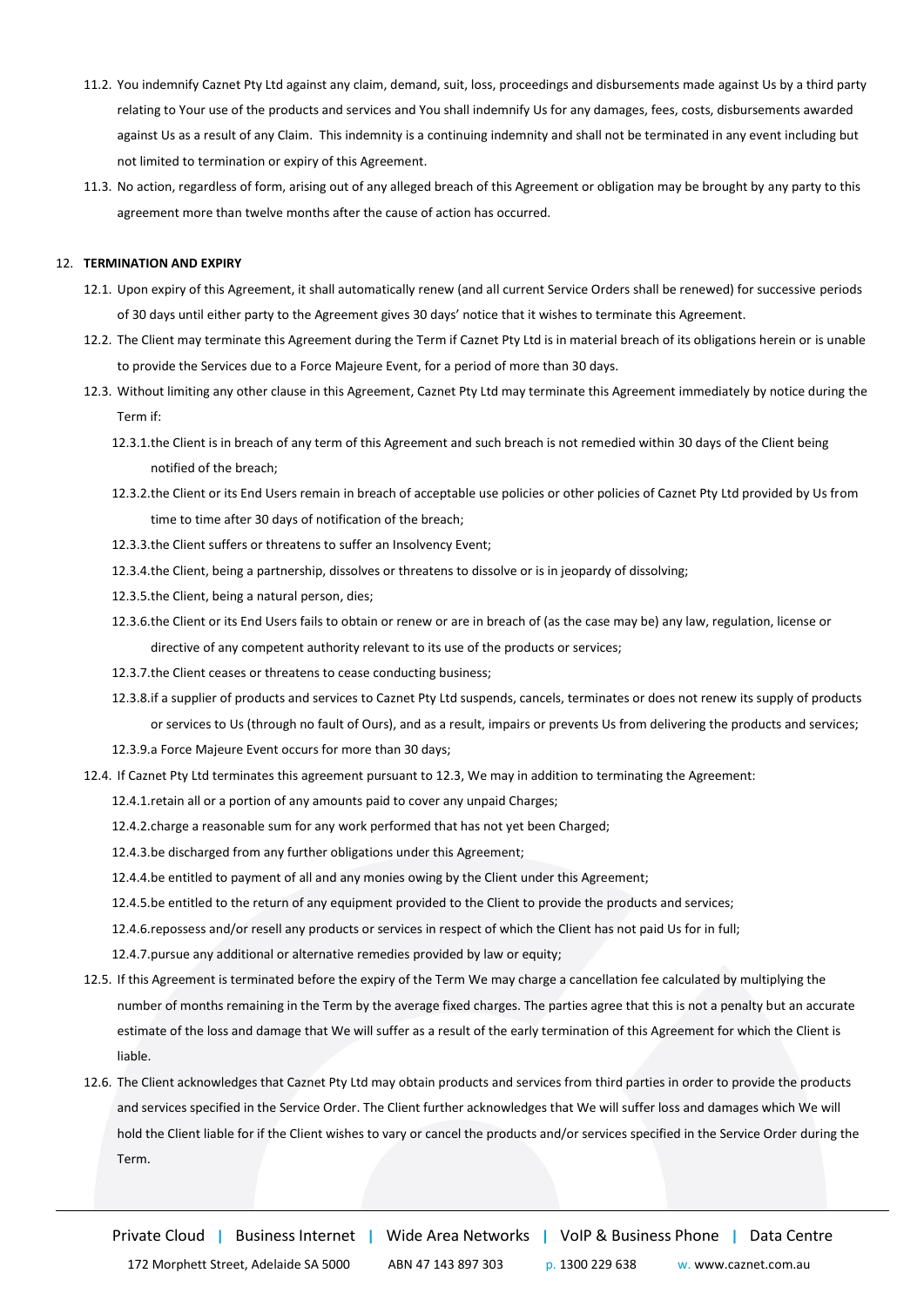## 13. **FORCE MAJEURE**

- 13.1. Neither party will be liable for any act, omission, or failure to fulfil its obligations under this Agreement to the extent that such act, omission or failure arises from any cause reasonably beyond its control including acts of God, strikes, lockouts, riots, acts of war, terrorism, loss of mains power or network connectivity, epidemics, localised disease outbreak, governmental action, fire, earthquake or other disasters ("Force Majeure Event").
- 13.2. If a party is unable to perform any of its obligations under this Agreement due to a Force Majeure Event for a period of at least 14 days, the other party may terminate this Agreement by giving 30 days written notice to the other provided that if the Client terminates this Agreement it shall pay to Us a fair and equitable charge for the work performed and products and services provided by Us to the date of termination. Termination of this Agreement under this clause will not prejudice the rights of either party against the other in respect of any matter or thing occurring under this Agreement before its termination.

#### 14. **FAILURE TO ENFORCE NOT TO AFFECT VALIDITY**

14.1. The failure of either party to this Agreement to enforce any of the provisions of this Agreement or any rights in respect hereto or to exercise any election herein provided will not be a waiver of those provisions, rights or elections or affect the validity of this Agreement.

## 15. **NOTICES AND VARIATIONS**

15.1. Any notice required to be given under this Agreement may be delivered in person, sent by email or sent by registered post to the other parties address as set out below:

| To Caznet:     | By Email:  | caznet@caznet.com.au                             |
|----------------|------------|--------------------------------------------------|
|                | By Post:   | GPO Box 2409, Adelaide SA 5001                   |
|                | In Person: | Level 1, 172 Morphett Street, Adelaide SA 5000   |
|                |            |                                                  |
|                |            |                                                  |
| To the Client: | By Email:  | The email addresses listed in the Service Order  |
|                | By Post    | The postal address listed on the Service Order   |
|                | In Person: | The physical address listed on the Service Order |

15.2. Notices will be deemed to be received:

15.2.1.In the case of personal delivery, when delivered;

- 15.2.2.If sent by email, upon receipt;
- 15.2.3.If sent by registered post, five business days after being posted.
- 15.3. This Agreement may also be referred to as Our "Standard Form of Agreement" or "Standard Terms & Conditions".

## 16. **SUBCONTACTORS**

16.1. Caznet Pty Ltd may, without the consent of the Client, engage a third party to assist in or take over the responsibility of the provision of part or all of the products and services.

## 17. **COOPERATION**

17.1. All parties agree to co-operate and work with each other in good faith to enable the effective delivery and performance of the products and services. This includes the Client making available information, decisions and processes as may reasonably be required to facilitate Us in implementing and delivering the products and services in accordance with this Agreement.

Private Cloud **|** Business Internet **|** Wide Area Networks **|** VoIP & Business Phone **|** Data Centre

172 Morphett Street, Adelaide SA 5000 ABN 47 143 897 303 p. 1300 229 638 w. www.caznet.com.au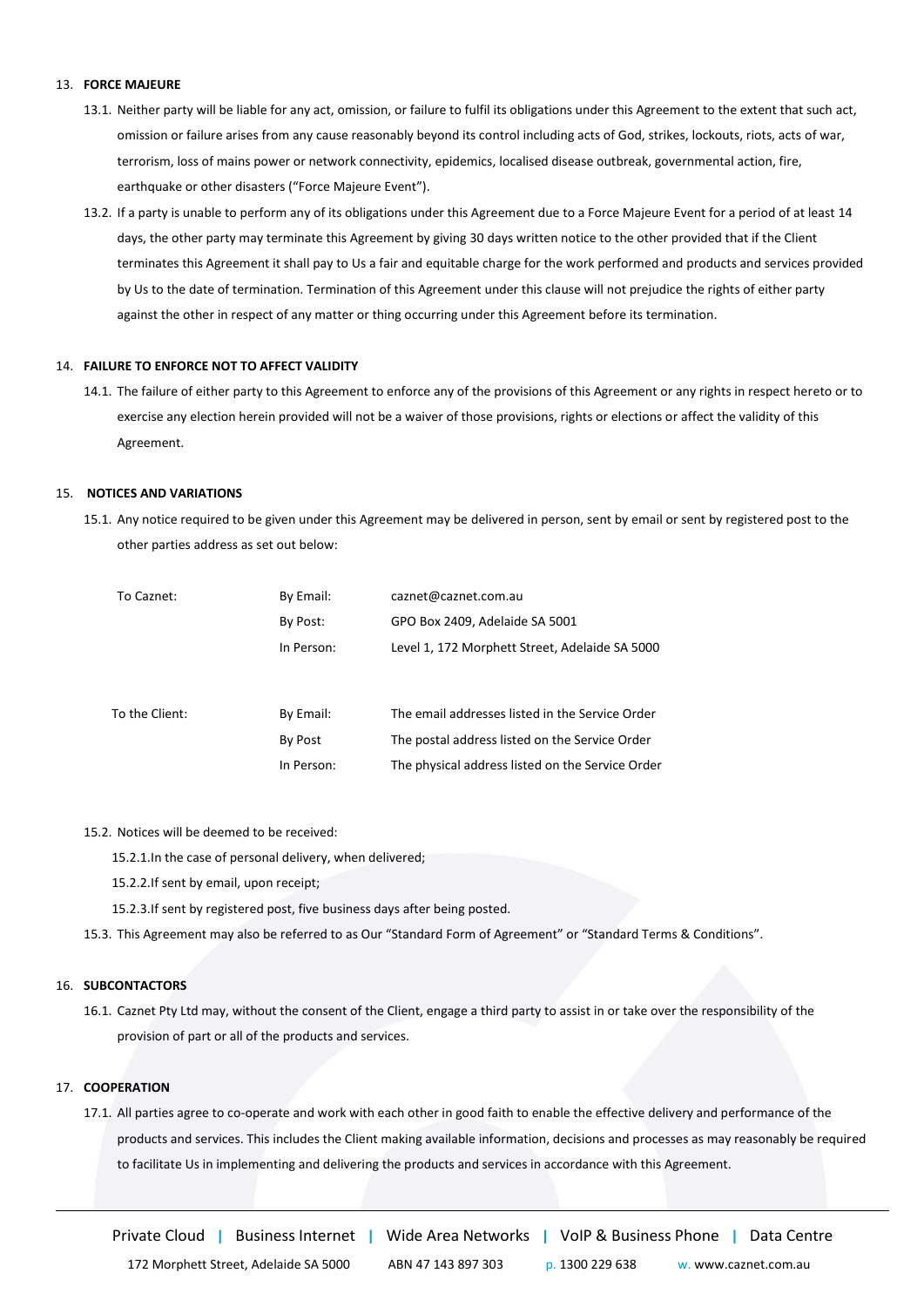- 17.2. Each party will sign all documents and do all things necessary or desirable to give effect to this Agreement.
- 17.3. Each party will pay its own costs in relation to the preparation, negotiation and execution of this Agreement.
- 17.4. In addition to and notwithstanding any other obligation under this Agreement, each party will, to the extent practical, cooperate with the other party in the pursuit of the other party's business objectives relevant to this Agreement.
- 17.5. The Client agrees to follow any procedures and directions and technical specifications provided by Caznet Pty Ltd regarding the use of the products and services from time to time.

## 18. **GOVERNING LAW AND JURISDICTION**

- 18.1. This Agreement is governed by the laws of South Australia.
- 18.2. All parties irrevocably submit to the non-exclusive jurisdiction of the courts of South Australia.

#### 19. **WHOLE AGREEMENT**

19.1. There are no conditions, warranties or other terms affecting the arrangements between parties other than those referred to in this Agreement and the Service Orders or other documents referred to in this Agreement and the Service Orders. This Agreement contains the whole of the contract between the parties and supersedes all prior agreements and understandings, if any, with respect to the products and services and transactions contemplated herein.

## 20. **SURVIVABILITY**

- 20.1. Subject to any provisions to the contrary, this Agreement will endure to the benefit of and be binding upon the parties and their successors, trustees, permitted assigns or receivers but will not endure to the benefit of any other person or entity.
- 20.2. The covenants, conditions and provisions of this Agreement which can have effect after the expiration or termination of this Agreement will remain in full force and effect following the expiration or termination of this Agreement.

# 21. **SEVERANCE**

21.1. If any part of this Agreement is legally unenforceable, this Agreement does not include it. The remainder of this Agreement continues in full force.

#### 22. **NO PARTNERSHIP OR MERGER**

22.1. Nothing contained in this Agreement shall be construed as constituting a partnership, joint venture or as creating the relationship of employer and employee, franchise, agency or principal and agent or otherwise create any relationship other than that of seller and purchaser.

#### 23. **NO COMPETE**

- 23.1. The Client must not knowingly use any product or service provided by us under any Service Order for the purposes of marketing to, selling to or otherwise engaging with Our existing or prospective clients in a manner which is in competition with Us without Our written permission.
	- 23.1.1.An existing client is any entity (or related entities) We have issued an invoice to in the previous 12 months.
	- 23.1.2.A prospective client is any entity (or related entities) We have engaged in a sales discussion about Our products and services in the previous 3 months.

#### **24. FAULT REPORTING AND RECOVERY**

24.1. The Client must report any faults in relation to the products and services to the Caznet support team using the contact details listed on Our website as soon as reasonably practicable after it becomes aware of them.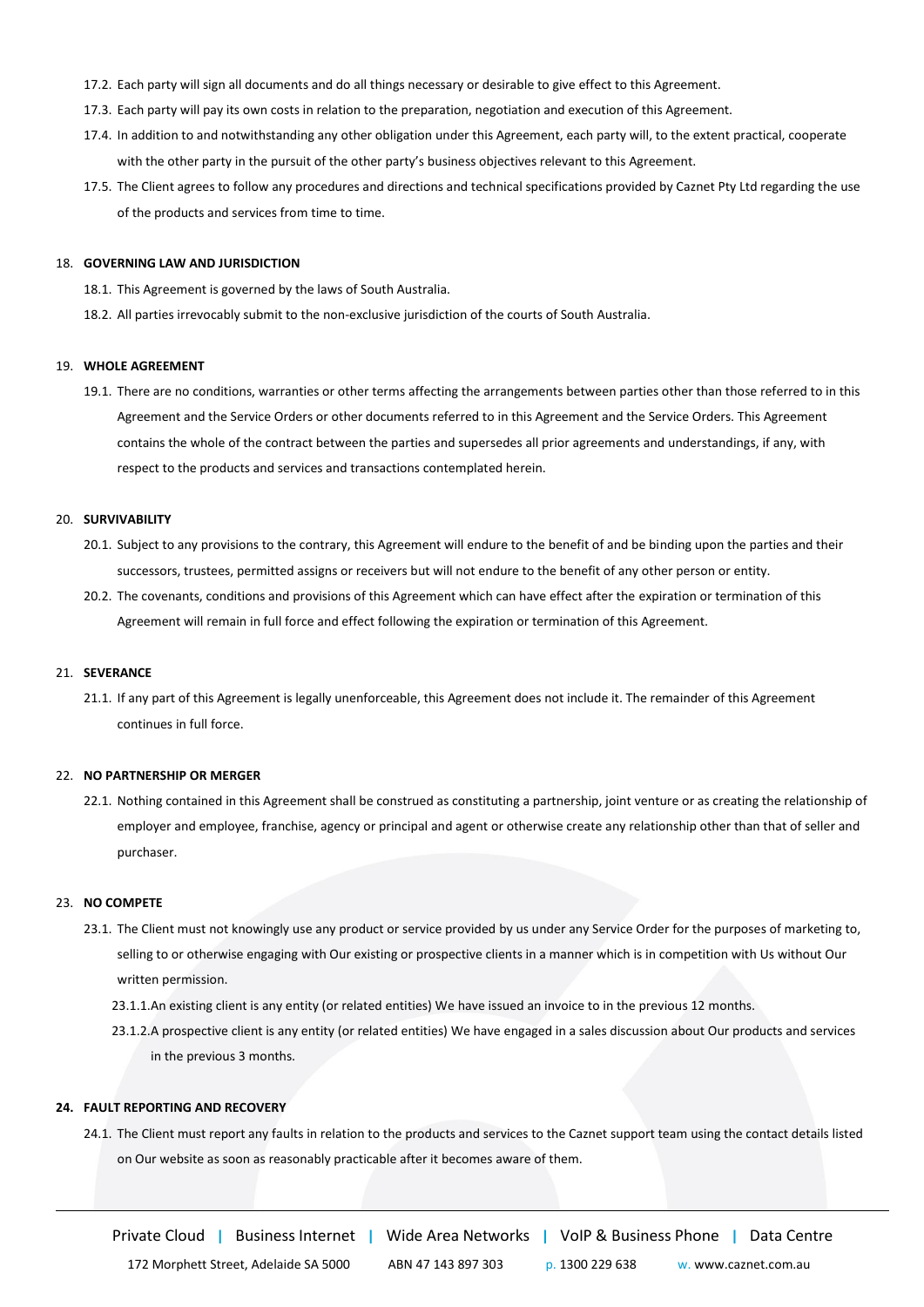- 24.2. Before reporting a fault, the Client must take all reasonable steps to ensure that the fault is with the product or service We provide and not caused by any equipment, software and services owned or under the control of the Client that are not supplied by Us.
- 24.3. If no timeframe for resolution of a particular fault is specified in the Service Order then We will use reasonable efforts to rectify that fault within a reasonable time.
- 24.4. We are not responsible for rectifying faults where the fault arises in or is caused by a third party product or service outside of Our reasonable control, but We will request that third party rectify such faults.
- 24.5. The Client is responsible for repairing faults relating to or caused by equipment, software and services owned or under the control of the Client that are not supplied by Us.
- 24.6. The Client is liable for all costs incurred by Us in restoring a service where the fault arises as a result of:
	- 24.6.1.any equipment, software and services owned or under the control of the Client that are not supplied by Us;
	- 24.6.2.defects in equipment, software and services owned or under the control of the Client that are not supplied by Us; or
	- 24.6.3.any act or omission of the Client or any of its End Users, employees, consultants, contractors, agents or representatives.

#### 25. **YOUR DATA**

- 25.1. Where we store or archive Your Data:
	- 25.1.1.We will maintain appropriate administrative, physical and technical safeguards for the protection of the security, confidentiality and integrity of the data;
	- 25.1.2.We will not modify, disclose or access the data (except as required to provide the products and services) without Your written permission unless compelled by law to do so;
	- 25.1.3.upon Your written request, we will provide You with a copy of Your Data in whatever form reasonably determined by Us to be appropriate subject to Your agreement to pay Our reasonable costs associated with providing the data to You;
	- 25.1.4.We cannot be held responsible for access that is gained to Your Data through systems or mechanisms that are, in one way or another, under Your control;
	- 25.1.5.We acquire no right, title or interest in Your Data including any intellectual property rights;
	- 25.1.6.You are solely responsible for maintaining backups of Your Data.

#### 26. **PROPRIETARY RIGHTS**

- 26.1. We reserve all rights, title and interest in the products and services including all related intellectual property rights. No rights are granted to You other than those expressly set forth in this Agreement.
- 26.2. We shall have free rights to use and exploit at our discretion any suggestions, ideas or feedback You provide Us.

# 27. **WARRANTIES AND DISCLAIMERS**

- 27.1. Caznet Pty Ltd makes no representations and gives no warranties, guarantees or undertakings concerning the performance of the products and services, except as expressly set out in this Agreement and/or the Service Orders. All other warranties, express or implied, by statute or otherwise (including but not limited to the warranties of merchantability, fitness for a particular purpose, and satisfactory quality) are excluded from this Agreement, to the fullest extent permitted by law.
- 27.2. Each representation, condition, indemnification or warranty alleged to be made by Us but not expressly contained in this Agreement is excluded unless it is unlawful to do so.

# 28. **DISPUTES AND REMEDIES**

28.1. The parties agree to use reasonable efforts to resolve any dispute that may arise under this Agreement through good faith negotiations.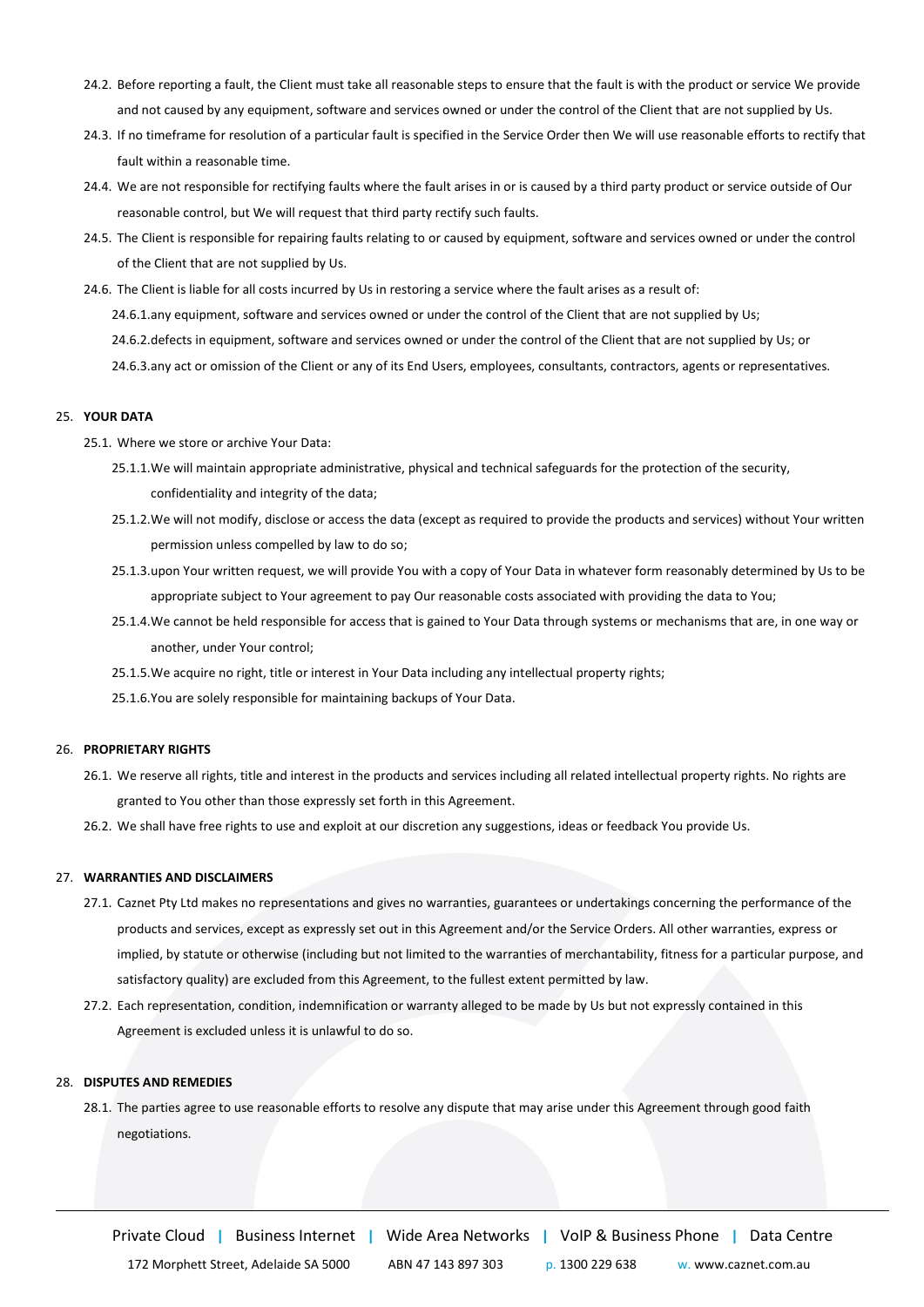- 28.2. A party claiming that a dispute has arisen must give written notice to the other party specifying the nature of the dispute (notice of dispute). If within ten days of receipt of a notice of dispute, the parties have not resolved the dispute, the dispute must be escalated to the chief executive or equivalent of the Client and a director for Caznet Pty Ltd.
- 28.3. The parties shall continue to perform their obligations under the Agreement as far as possible as if no dispute had arisen.

#### 29. **LABOUR AND CHARGES**

- 29.1. Unless otherwise specified in a Service Order or agreed in writing, any labour required of us to provide the products and services will be conducted during Business Hours.
- 29.2. We may, at our discretion and after the Term, increase or decrease the Charges for products and services in line with changes in the Australian Consumer Price Index and changes in pricing from our suppliers. We will not increase rates more than the CPI or increase in charges from our Suppliers.
- 29.3. Any product or service supplied by Us at Your request which does not have pricing explicitly defined in the Service Order is subject to be charged at Our standard rates as specified in Our price book published by Us from time to time or as negotiated in writing.
- 29.4. Where alerted by monitoring, or when necessary for security reasons, We may perform mandatory services at Your expense without Your prior approval, such as system hardening, software reconfiguration or modification of third party or Client software, for example to seek to address security vulnerabilities. The Client will be advised as soon as is reasonably practicable. We will use reasonable efforts to minimise costs to the Client, including performing the services within Business Hours where that is reasonably practicable and any such delay does not compromise either security or the functionality of Caznet or Caznet Client systems.

## 30. **OWNERSHIP**

- 30.1. All physical or otherwise componentry and licensed or unlicensed software and infrastructure used by Us to provide the products and services to You (including but not limited to Computers, Servers, Routers, Switches, Storage Devices, IP Addresses and materials) remain Our property.
- 30.2. This Agreement does not entitle you to access the infrastructure used to provide You with Services beyond the level we deem necessary and appropriate unless otherwise agreed in writing.
- 30.3. Any Caznet network address space assigned by Us to the Client is not portable and must be returned to Us immediately if Caznet suspends or discontinues supply of the products or services.
- 30.4. Where Caznet allots any internet protocol numbers to the Client in connection with a product or service, the Client may only use such internet protocol numbers in connection with that product or service. If the Client or Caznet suspends or discontinues the use or supply of a product or service for whatever reason, the Clients right to use such internet protocol numbers will cease and We may reallocate such numbers as We see fit.

#### **31. MAINTENANCE & SUSPENSION**

- 31.1. We may perform scheduled and unscheduled maintenance or perform updates in relation to Our Infrastructure, the products and services or third party software from time to time.
- 31.2. We will use reasonable efforts to give the Client notice in accordance with the Service Order before undertaking any scheduled maintenance that may impact upon the Client and will use reasonable endeavours to perform all scheduled maintenance at times likely to minimise interference to the Client. If We are required to perform unscheduled or urgent maintenance, then We will use reasonable efforts to provide prior notice to the Client however the Client accepts that such prior notice may not always be possible.
- 31.3. We may, upon reasonable notice taking into account the urgency of the circumstances, without liability suspend the product or service for as long as We, acting reasonably, considers necessary to comply with any law, protect the health and safety of any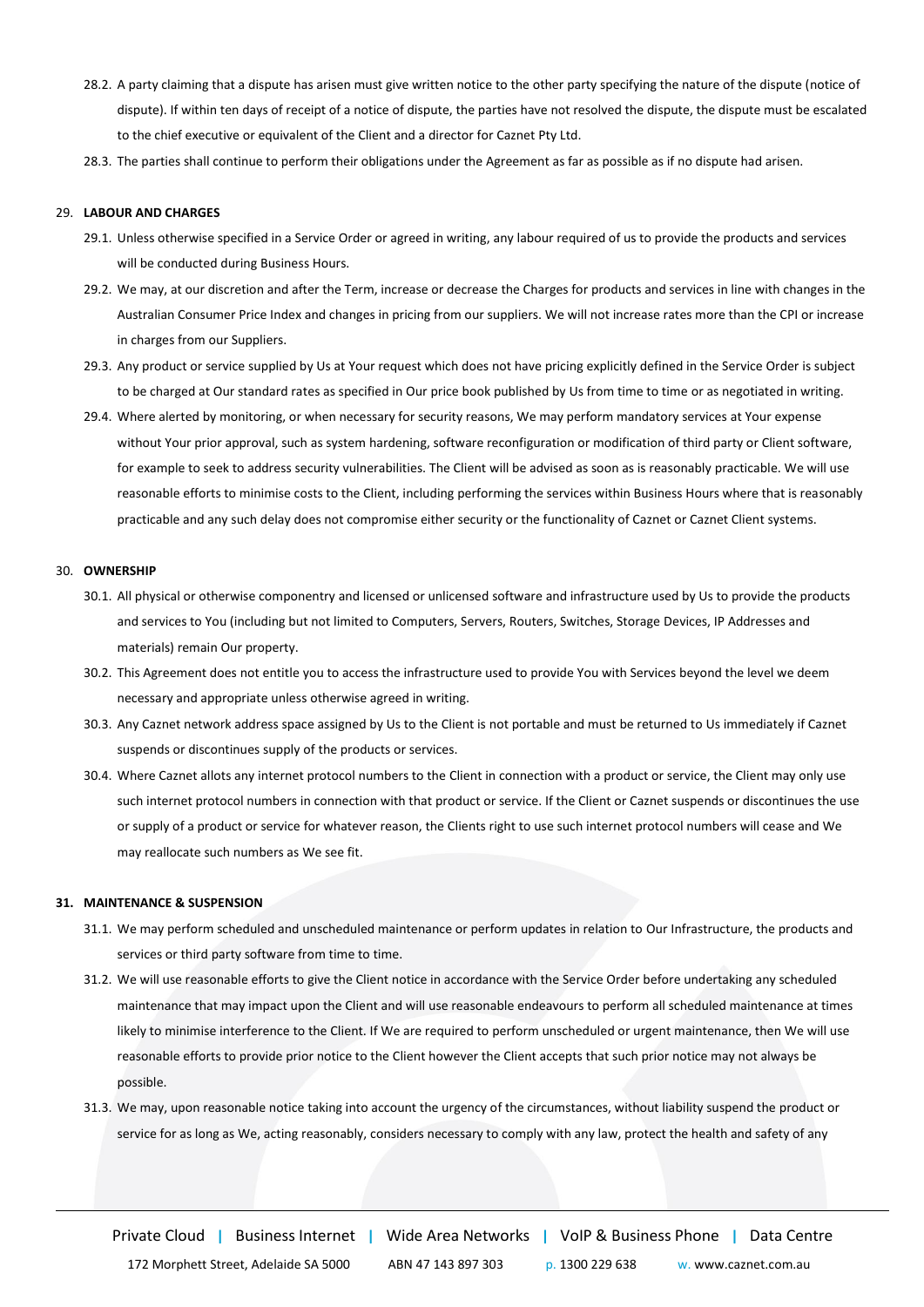person, equipment or enable authorised persons to attend to any emergency.

## 32. **SECURITY**

- 32.1. We may provide You and Your End Users with credentials to access products and services We provide.
	- 32.1.1.You agree that use of those credentials will be considered by Us as Your authorisation of the actions and subsequent usage and/or consumption initiated using those credentials.
	- 32.1.2.You are responsible for ensuring the security and protection of any credentials We provide to You and Your End Users.
- 32.2. You must provide and maintain Your own network and network security

#### 33. **USAGE CALCULATIONS**

- 33.1. Where products and services are subject to usage Charges and limitations:
	- 33.1.1.The usage over any period shall be determined by Us.
	- 33.1.2.Our calculations shall be based on Our monitoring and data. They will be considered final and binding upon both You and Us.
	- 33.1.3.Our calculations will include usage caused by You and Your End Users irrespective of if You authorised the usage.

# 34. **ACCEPTABLE USE**

- 34.1. You and Your End Users must not act recklessly or irresponsibly in using our products and services or by Your actions endanger any person or the integrity of Our network, systems or equipment.
- 34.2. You must not use, attempt to use, or authorise, aid, abet, encourage, allow or incite any other person or entity to use or attempt to use the products or services:
	- 34.2.1. for any illegal conduct or in an illegal manner;
	- 34.2.2.for any purpose stated to be prohibited in Your Service Order;
	- 34.2.3. in any manner that may cause death or personal or property injury;
	- 34.2.4.to store or distribute any copyright material which is subject to a third parties property rights unless you have a lawful right to do so;
	- 34.2.5.in any manner which is defamatory, abusive, menacing, threatening, harassing, offensive, violates privacy, or incites violence or hatred towards any person or class of persons, or which could give rise to civil or criminal proceedings;
	- 34.2.6.in any manner which is illegal, fraudulent or otherwise prohibited by Commonwealth or State law;
	- 34.2.7.to store or distribute any content which is restricted, prohibited or otherwise unlawful under Commonwealth or State law;
	- 34.2.8.to make inappropriate contact with minors;
	- 34.2.9.to provide unrestricted access to content that is inappropriate to minors;
	- 34.2.10. to do anything which interferes with other users or restricts or hinders any person from accessing, using or enjoying the Internet, Our products and services, networks and systems;
	- 34.2.11. to access, monitor, use, control, probe, scan, make modifications to, or otherwise interfere with, any other person or entities equipment or systems without lawful authority to do so;
	- 34.2.12. to access, download, store or distribute any harmful programs or material;
	- 34.2.13. in any way contrary to the Spam Act 2003 (Cth);
	- 34.2.14. in any way which could reasonably be regarded as excessive, unreasonable, unusual or non-ordinary use;
- 34.3. We may restrict, suspend or cancel Your products and services if there are reasonable grounds to suspect that you or Your End Users are using the service in an unacceptable manner.

# 35. **INTERPRETATION**

35.1. In this Agreement, unless otherwise indicated by the context:

Private Cloud **|** Business Internet **|** Wide Area Networks **|** VoIP & Business Phone **|** Data Centre

172 Morphett Street, Adelaide SA 5000 ABN 47 143 897 303 p. 1300 229 638 w. www.caznet.com.au